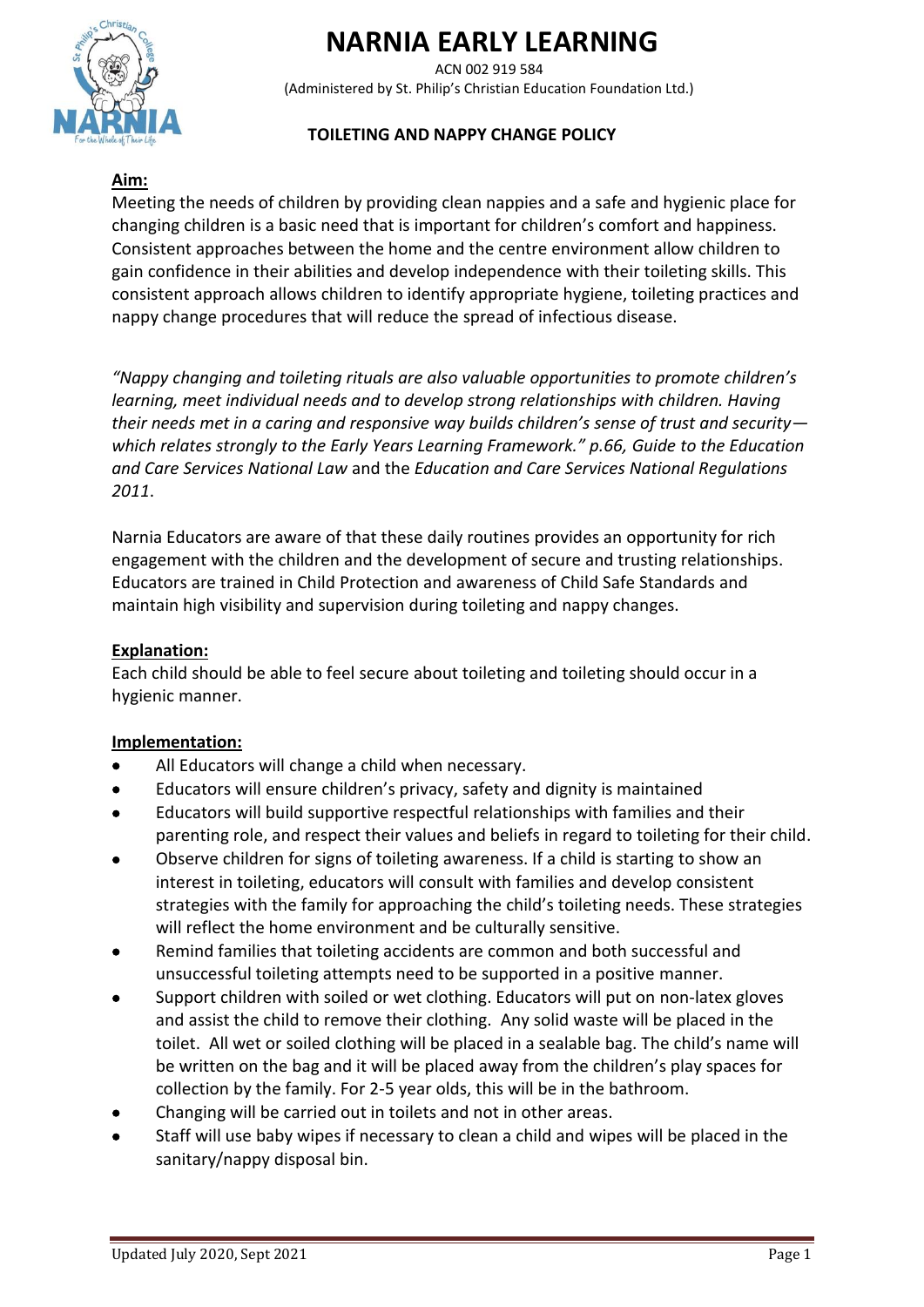- Discuss children's individual needs with families to ensure practices are reflective of the home environment and are culturally sensitive.
- Utilise nappy change times to interact with children on an individual basis. The nappy change time will allow educators to converse, sing, play and generally interact with the child. This time allows educators and children to learn more about each other and understand each child's personality and personal strengths.
- Toilets will be cleaned as outlined in our Cleanliness/Sanitation Policy.
- Staff are respectful and sensitive to children's dignity and rights to privacy.
- Child and staff members are to both wash hands after child has been changed before leaving the bathroom.
- If children have any difficulties with toileting, staff need to be informed immediately. Staff will never force a child to sit on a toilet or leave a child in soiled or wet clothing or nappies. If a child is showing distress about using the toilet or nappy change, educators will respect the child's needs and emotions and implement alternative method of toileting and nappy change in consultation with the family.

### **Educators will maintain effective supervision at all nappy change times by:**

- Fully supervising and maintaining physical contact with children throughout the nappy change experience. No child will be left alone on a nappy change mat.
- Keeping nappy change areas fully stocked with all required materials at all times. Educators are responsible for maintaining the supplies to meet the needs of individual children. Supplies will be readily accessible to staff to ensure efficiency and the health and safety of each child.
- Encouraging mobile children to walk to the nappy change area. Educators will assist the child to climb up the stairs to reduce repetitive movements by educators and to promote children's agency. Where a child is not walking, educators will follow manual handling practices to lift and carry the child to the nappy change mat.
- Educators will practice effective hygiene by utilising the *'Staying Healthy in Child Care'* practices when changing a nappy to reduce the spread of infection. These are displayed alongside each nappy change area.

#### **Additional nappy change strategies**

- Educators will clean nappy change mats and areas after each use. They will be thoroughly cleaned with with pH Neutral detergent and paper towel after each child.
- Educators and children will implement appropriate hygiene practices in relation to hand washing, toileting, nappy changing and cleaning of equipment. The centre will display their nappy change and toileting procedures and information about correct hand-washing procedures.
- Children's nappies will be changed at scheduled intervals as determined by the nominated supervisor and educators. Nappies will also be checked throughout the day to ensure children are not susceptible to nappy rash and discomfort. A system to record this routine will be maintained for reporting purposes. (Standards 2.1.2 & 2.3.1).
- Staff will follow guidelines set out in Staying Healthy: Preventing infectious diseases in early childhood education and care services at www.nhmrc.gov.au.